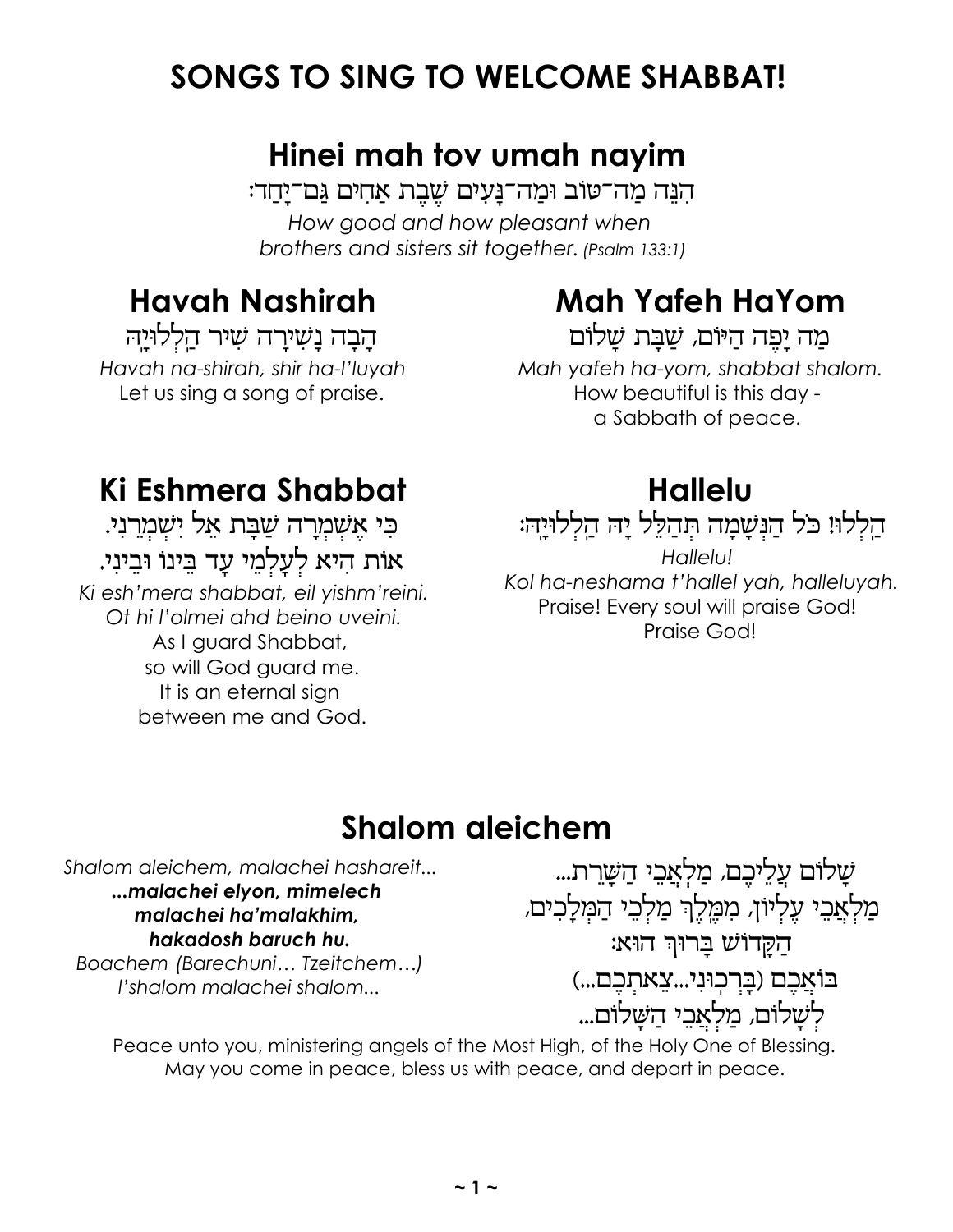# **Yedid Nefesh**

Yedid nefesh av harachaman meshoch avdach el retsonach. Yaruts avdach k'mo ayal yish-ta-chaveh mul hadarach Ki ye'erav lo yedidu-tach mi-nofet tzuf ve-chol ta'am.

Hadur na'eh ziv ha'olam nafshi cholat ahavatach. Ana el na refa na la behar'ot la noam zivach. Az titchazek v'titrapeh v'hayta lach shifchat olam.

ידיד נפש אב הרחמו, משר עבדר אַל רִצוֹנָךְ. יָרוּץ עַבְדָּךְ כִּמוֹ אַיָּל, יִשְׁתַּחֲוָה אֵל מוּל הַדָרָךְ. כּי יֵעֲרַב לוֹ יִדִידוֹתַךְ, מִנְפֶת צוּף וְכָל טֵעַם.

הָדוּר נָאֲה זִיו הָעוֹלָם, נַפְשִׁי חוֹלַת אַהֲבָתַךְ אַנַּא אָל נַא רִפַּא נַא לַה, בִּהַרְאוֹת לַה נִעֲם זִיוַרְ. אַז תִּתְחַזֵּק וְתִתְרַפֵּא, וְהָיִתָה לָה שִׂפִּכַת עוֹלָם.

You who love my soul, compassion's gentle source, take my inner nature and shape it to your will. Like a darting deer, I will flee to you. Before your glorious Presence, humbly do I bow. Let your sweet love delight me with its thrill, because no other beauty will my hunger still. How splendid is your light which worlds do reflect! My soul is worn from craving for your love's delight. Please, God, do heal her and show to her your face, so my soul can see you and bathe in your grace. There she will find strength and healing in this sight. Her joy will be complete, the Eternal her delight.

# L'cha Dodi

לִכָה דוֹדִי לִקְרַאת כַּלָּה, פִּנֵי שַׁבָּת נִקַבְלָה. L'cha dodi likrat kalah p'nei shabbat n'kabbalah

שַמוֹר וְזַכוֹר בְּדְבּוּר אָחַד, הִשְמִיעֲנוּ אֵל הַמְיִחַד, יִיַ אֲחָד וּשָׁמוֹ אֲחָד, לְשָׁם וּלְתִפְאֲרֶת וְלְתִהְלָּה. Shamor v'zachor b'dibur echad hishmianu el ham'uchad Adonai echad u'shmo echad l'shem u'litiferet v'lit-hela.

לִקְרַאת שַׁבָּת לִכוּ וִנֵלְכָה, כִּי הִיא מִקוֹר הַבִּרָכָה, מֵרֹאשׁ מִקֱדֵם נִסוּכָה, סוֹף מַעֲשֵׂה בִּמַחֲשַׁבַה תִּחִלַּה. Likrat Shabbat I'chu v'neilcha ki him'kor habracha Meirosh mikedem n'suchah sof ma'aseh b'machshavah t'chilah.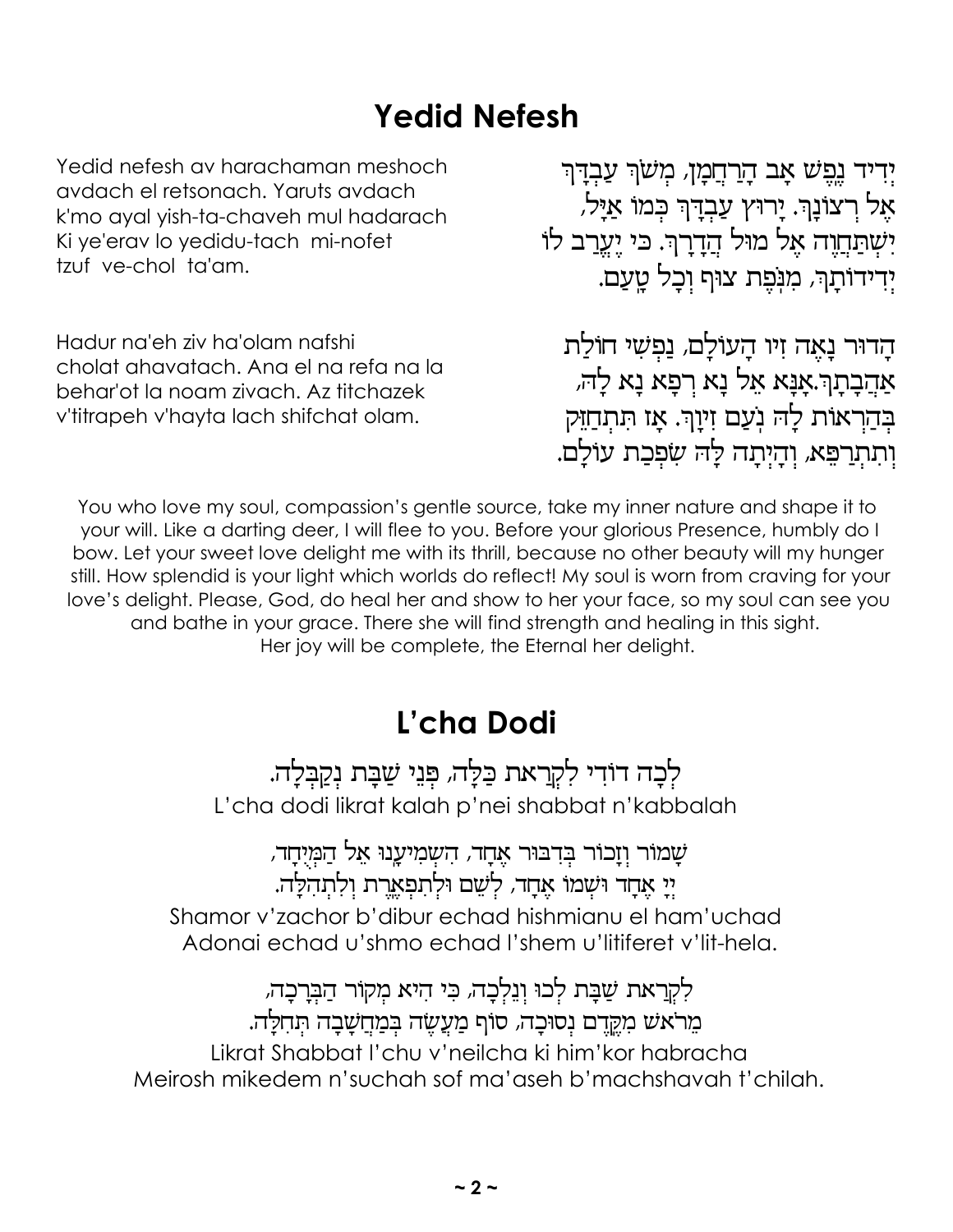הִתְעוֹרְרִי הִתְעוֹרְרִי*,* כִּי בָא אוֹרֵךְ קִוּמִי אָוֹרִי, עִוּרִי עְוּרִי שִׁיר דַּבֵּרִי*, בִּבוֹד יִיָ עָלַי*ָן נִגְלָה. Hitor'ri, hitor'ri ki va oreich kumi ori. Uri, uri shir dabeiri, k'vod adonai alayich nighlah.

**RISE AND FACE ENTRANCE OF YOUR HOME / SANCTUARY TO WELCOME THE SABBATH BRIDE ...** 

בִּוֹאִי בְשָׁלוֹם עֲטֱרֶת בַּעְלָה, גַּם בְּשִׂמְחָה וּבְצָהֱלָה, תּוֹךְ אֵמוּנֵי עַם סְגִלָּה, בְּוֹאִי כַלָּה, בְּוֹאִי כַלָּה. *Bo-ee v'shalom ateret ba'ala gam b'simcha uv'tso-ho-la Toch emunei am s'gulah boi chala boi chalah.* 

*Come my Beloved, to meet the Bride; Let us welcome the inner light of Shabbat.*

"Observe" and "Remember" in a single word, God caused us to hear, the One and Only God. God is One as is God's name, for renown, for glory and in song.

To greet the Sabbath, come now let us go to the fount of all blessings that we know. From earliest beginnings was it ordained last in creation, the first of your aims.

Rouse yourself, awaken with delight, for your light has come, arise and shine! Awake, awake, break forth in joyous song; upon you the Eternal's Presence has shone.

Come in peace, her Husband's crown of pride, with song and good cheer. Among the faithful of the people so dear, enter O Bride, enter O Bride.

# **Mizmor Shir L'yom HaShabbat** Psalm 92

Mizmor shir l'yom hashabbat, tov l'hodot ladonai u'lzameir l'shimcha elyon.

L'hagid baboker chasedecha ve'emunat'cha ba-lei-lot. Alei asor va'alei naveil; alei higayon b'chinor.

Ki simachtani Adonai b'fo-ah-lecha, b'ma'seh yadecha aranen, mah gadlu ma'asecha Adonai m'od amku mach'sh'vo-techa.

מִזְמוֹר שִׁיר לְיוֹם הַשַּׁבַּת: טוב להדות ליהוה ול<u>זמ</u>ר לשמר עליון:

לִהַגִּיד בַּבֹקֵר חַסְדֶּךְ וָאֱמוּנַתְךָ בַלֵּילוֹת: עֵלֵי־עֲשׂוֹר וַעֲלֵי־נָבֵל עֲלֵי הִגַּיִּוֹן בִּכְגּוֹר:

כ*ִּי שִׂמַּ*חְתַנִי יְיָ בְּפָעֲלֶךְ בְּמַעֲשֵׂי יָדֶיך אֲרַגֵּן: מַה־גָּדְלִוּ מַעֲשֶׂיךָ יְיָ מְאֹד עמקו מחשבתיך:

*A song for this day of Shabbat. It is good to thank God and to sing to your name, O Most High, proclaiming your kindness in the morning and your faithfulness at night. For You, God, have made me happy through your work: I will rejoice in the works of your hands. O God, how great are your works and your intentions so very deep!*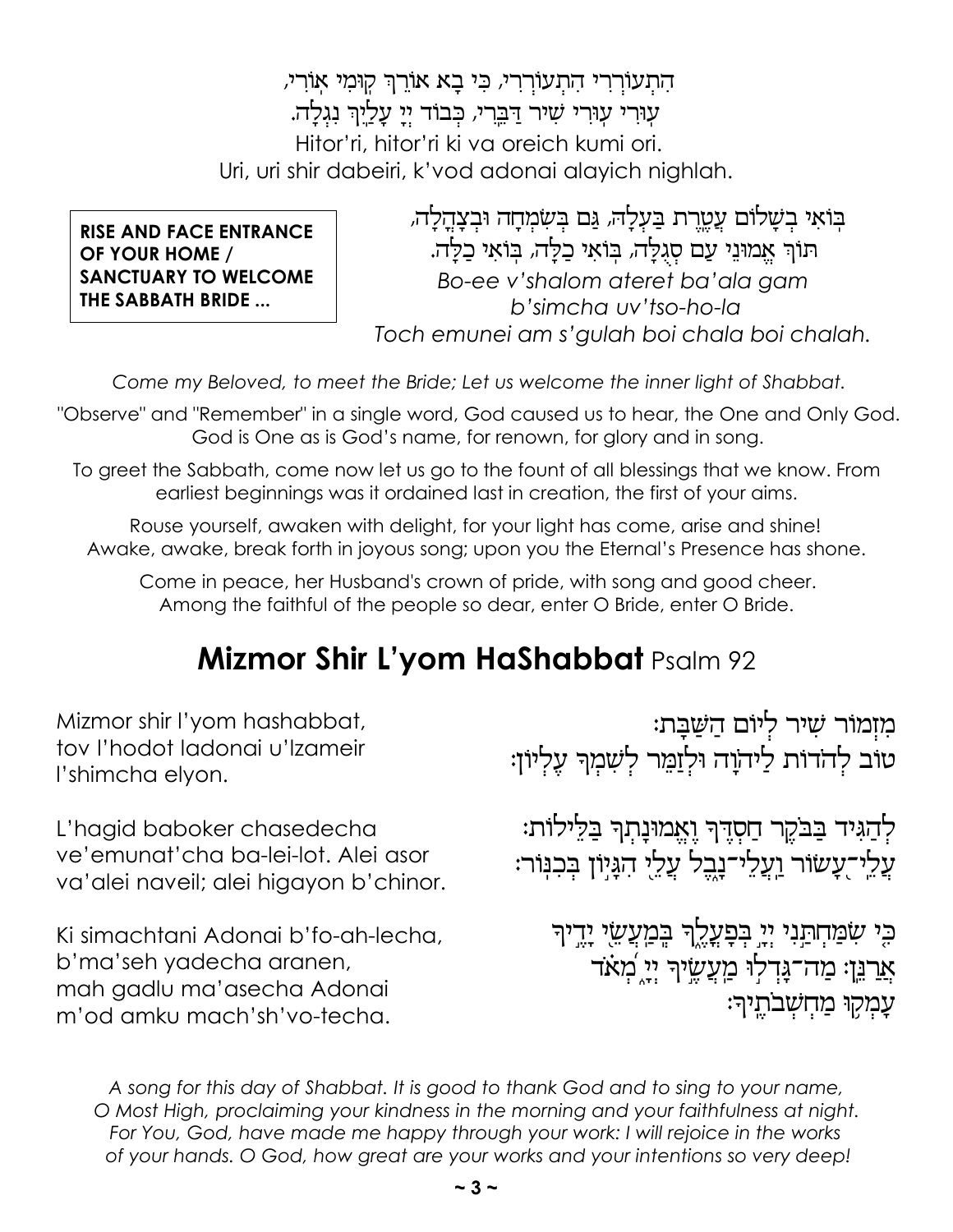# Ana El Na R'fa Na La ~ אֲנָא אֵל נָא רְפָא נָא לַה

Words from Numbers 12, adapted by Eliezer Azkiri Music by Daphna Rosenberg & Naveh Agmon

Please God, please kindly heal her now.

## **Hashkiveinu**

הַשְׁבִיבֵנוּ יִיַ אֱלֹהֵינוּ לִשַׁלוֹם, וְהַעֲמִידֵנוּ שַׁמְרֵנוּ לְחַיִּים, וּפִרוֹשׂ עַלֵינוּ סְכַת שִׁלוֹמֵךָ. אַמֵן.

Hashkiveinu Adonai eloheinu l'shalom, v'ha'ah-mee-deinu shomreinu l'chayim. Ufros aleinu sukat sh'Iomecha, Amen.

Shelter us beneath your wings, O Adonai, guard us from all harmful things, O Adonai. Keep us safe throughout the night, 'til we wake with morning's light. Teach us daily wrong from right, O Adonai.

## **V'shamru** Exodus 31

וִשָׁמְרוּ בְנֵי יִשְׂרָאֵל אֶת הַשַּׁבָּת, לַעֲשׂוֹת אֶת הַשַּׁבָּת לְדֹרתָם בְּרִית עוֹלָם. ... בִּינִי וּבִין בִּנֵי יִשְׂרָאֵל אוֹת הִיא לְעַלַם ... כִּי שֵׁשָׁת יָמִים עָשָׂה יְיָ אֶת הַשָּׁמַיִם וְאֶת הָאָרֶץ ... וּבִיוֹם הַשָּׁבִיעָי שַבַת וַיִּנַפַש.

V'shamru v'nei yisrael et hashabbat la'asot et hashabbat l'dorotam b'rit olam ... Beini uvein b'nei yisrael ot hi l'olam l'olam ... Ki sheishet yamim asah Adonai et hashamayim v'et ha'aretz ... Uvayom hashvi'i shavat vayinafash.

The Israelites are to observe the Sabbath, celebrating it for the generations to come as a lasting covenant. It will be a sign between me and the Israelites forever, for in six days God made the heavens and the earth, and on the seventh day God rested and was reSOULed."" \*\*\*\*\*\*\*\*\*\*

#### A TIME TO REMEMBER ...

Strange is our situation here upon earth. Each of us comes for a short visit, not knowing why, yet sometimes seeming to divine a purpose. From the standpoint of daily life, however, there is one thing we do know: that we are here for the sake of each other, above all, for those upon whose smile and well-being our own happiness depends, and also for the countless unknown souls with whose fate we are connected by a bond of sympathy. Many times a day I realize how much my own outer and inner life is built upon the labors of others, both living and dead, and how earnestly I must exert myself in order to give in return as much as I have received and am still receiving. (Albert Einstein)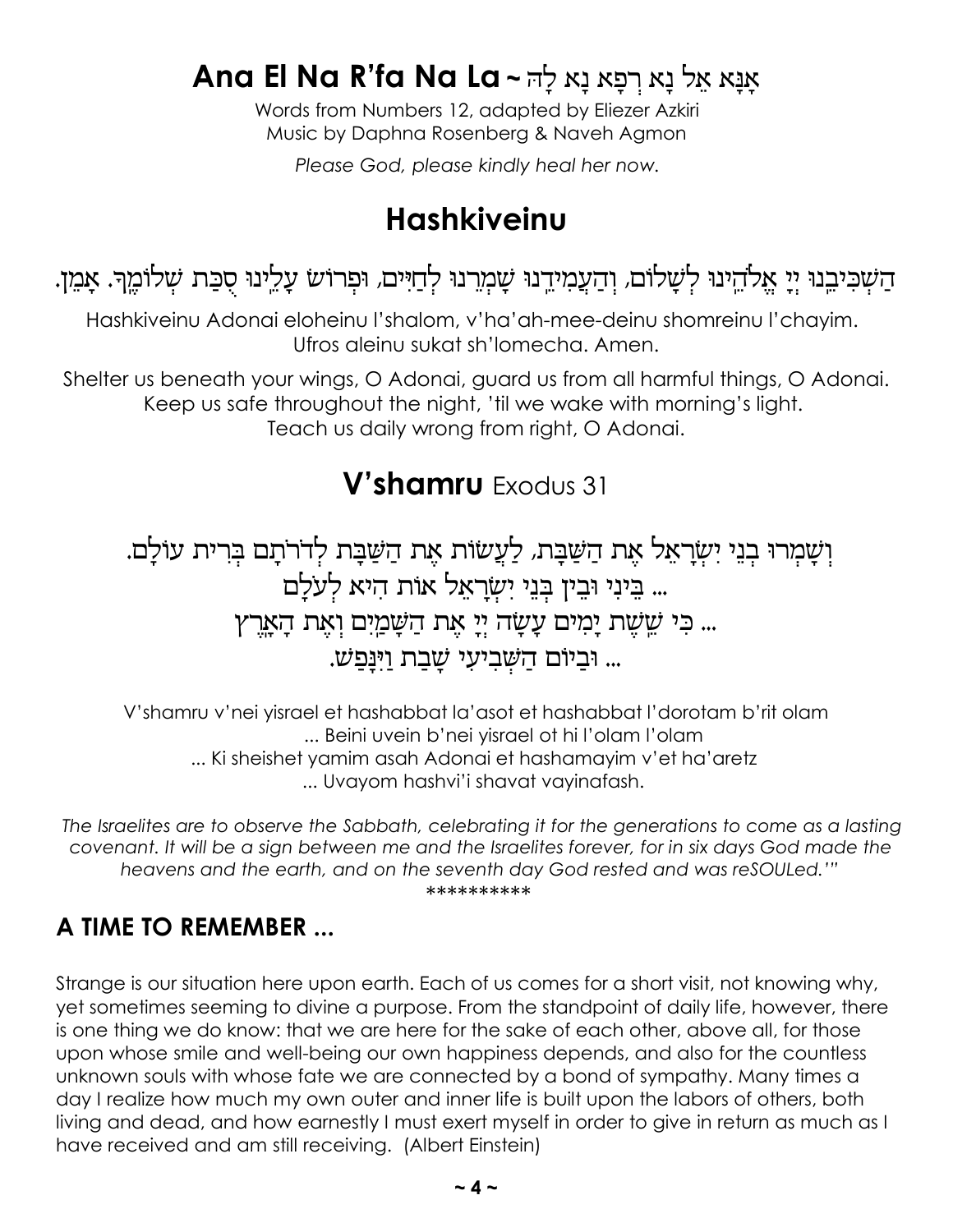# **Mourner's Kaddish**

יִתְגַּדַל וְיִתְקַדַּשׁ שִׁמֶה רַבָּא. בִּעֲלְמָא דִי בִרָא כִרְעוּתֵה, וְיַמְלִיךְ מַלְכוּתֵה בִּחַיֵּיכוֹן וּבִיוֹמֵיכוֹן וּבִחַיֵּי דְכָל בֵּית יִשְׂרָאֵל. בַּעֲגָלָא וּבִזְמַן קָרִיב וְאִמְרוּ אָמֵן:

Yitgadal v'yitkadash sh'mei raba b'alma di-v'ra chi-rutei, v'yam-lich mal-chu-tei b'cha-yei-chon u-v'yo-mei-chon u-vcha-yei d'chol beit Yis-raeil, ba-a-ga-la u-vi-z'man ka-riv, vi-m'ru: amein.

### יִהא שִׁמַה רַבַּא מִבְרַךְ לִעֲלַם וּלְעָלְמֵי עָלְמַיָּא:

Y'hei sh'mei ra-ba m'va-rach va-lam u-l'al-mei al-ma-ya.

יִתְבָּרַךְ וְיִשְׁתַּבַּח, וְיִתְפָּאַר וְיִתְרוֹמַם וְיִתְנַשֵּׂא וְיִתְהַדָּר וְיִתְעַלֶּה וְיִתְהַלָּל שְׁמֵה דְּקֻדְשָׁא בְּרִיךְ הוּא לְעֵלָּא מִן כָּל בְּרִכָּתָא וְשִׁירָתָא, תִּשְׁבִּחָתָא וְנֵחֱמָתָא, דַּאֲמִירָן בִּעָלְמָא, וְאִמְרוּ אָמֵן

Yit-ba-rach v'yish-ta-bach, v'yit-pa-ar v'yit-ro-mam v'yit-na-sei, v'yit-ha-dar v'yit-a-leh v'yit-ha-lal sh'mei d'kud-sha, b'rich hu, l'eilah, min kol bir-cha-ta v'shi-ra-ta, tush-b'cha-ta v'neh-cheh-ma-ta da-a-mi-ran bal-ma, v'i-m'ru: amein.

### יְהֵא שְׁלָמָא רַבָּא מִן שְׁמַיָּא וְחַיִּים עָלִינוּ וִעַל כָּל יִשְׂרָאֵל, וִאִמְרוּ אַמֵן:

Ye'hei sh'lama rabah min sh'maya v'chayim aleinu v'al kol visraeil, v'im'ru: amein.

### עשה שלום במרומיו הוא יעשה שלום עלינו וְעַל כָל יְשָׂרָאֵל, וְאָמְרוּ אַמֵן:

Oseh shalom bimromav, hu ya'ah-seh shalom aleinu, v'al kol yisraeil, v'im'ru: amein.

May the name of God be made great and sanctified, throughout the world, which God has willfully created. May God's rule be established in your lifetime and in your days, and in the lifetime of the entire household of Israel, swiftly and in the near future; and say, Amen. May God's great name be blessed, forever and ever.

Blessed, praised, glorified, exalted, extolled, honored elevated and lauded be the Name of the Holy One, Blessed is God - above and beyond any blessings and hymns, Praises and consolations which are uttered in the world; and say Amen. May there be abundant peace from Heaven, and life, upon us and upon all Israel; and say, Amen.

# Mi Ha-Eesh

מי־הָאִישׁ הֵחָפֵץ חַיִּים אֹהֵב יָמִים לִרְאוֹת טוֹב:

נִצֹר לְשׁוֹנְךָ מֵרַע וּשִׂפָּתֵיךְ מִדַּבֵּר מִרְמַה: סוּר מֵרַע וַעֲשֶׂה־טוֹב בַּקֵּשׁ שָׁלוֹם וַרַדְפֵהוּ: Mi ha-eesh heh-chafetz chayim, oh-hev yamim, leer-ote tov? N'tzor l'shoncha mey-rah u's-fatecha mee-dabeir meer-mah; Soor mey-rah vah-asey tov, bakeish shalom v'rode-fey-hoo.

Who loves life and desires to see many days of good? Guard your tongue from evil, your lips from deceitful speech. Shun evil and do good, seek peace and pursue it.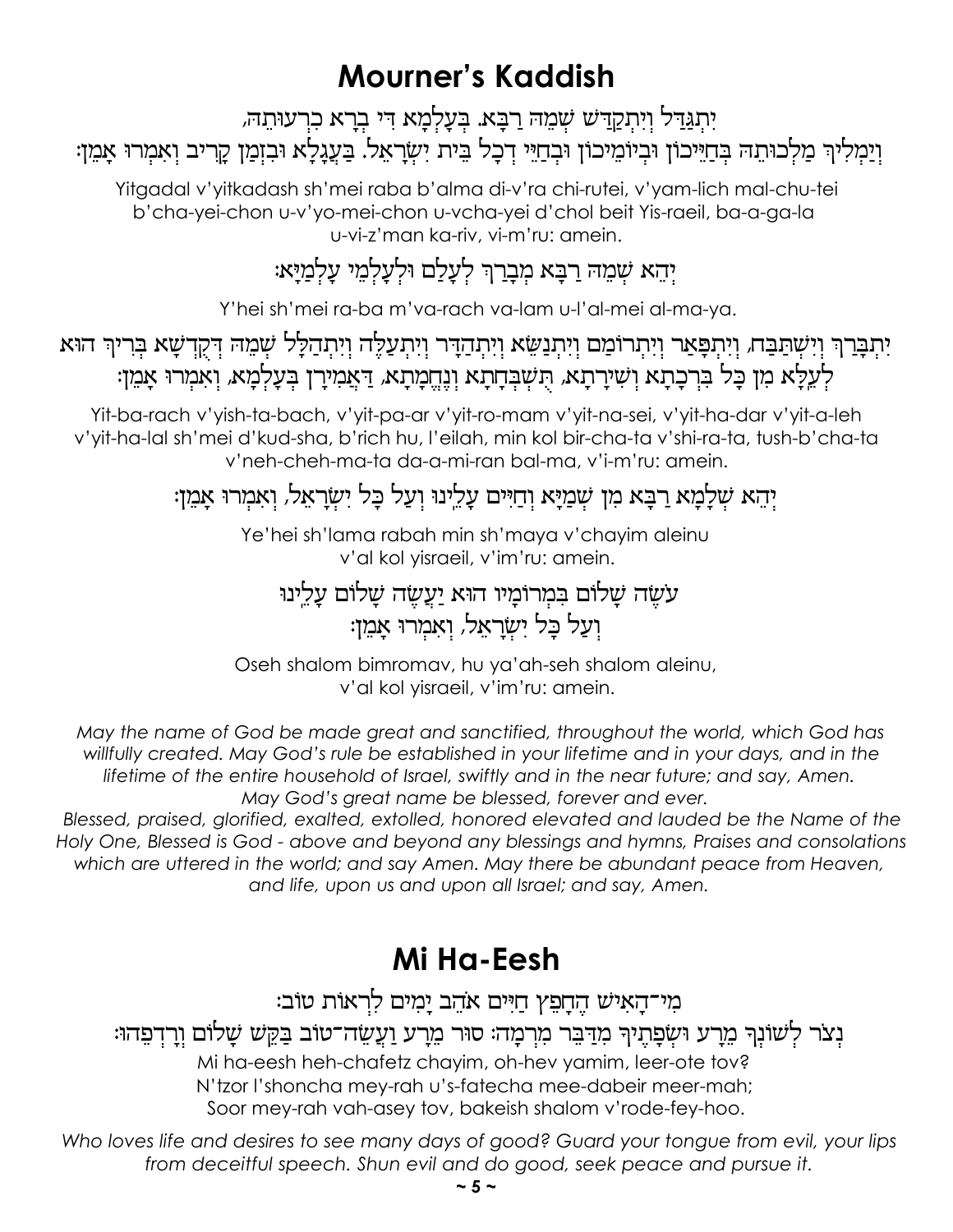# **Friday Evening Shabbat Kiddush**

*Va-ye-hee erev, va-ye-hee voker, yom ha-shishi. Va-ye-chulu hasha-mayim vi-ha-aretz vi-kole tzi-va-am. Va-yichal Elohim ba-yom hashe-vi'i milach-to asher asa. Va-yish-bote ba-yome hashe-vi'I mi-kole milach-to asher asa. Va-ye-varech Elohim et yom hashe-vi'i va-yi-kadesh oto. Kee voe shavat mi-kole milach-toe asher bara Elohim la-a-sote.*

וַיִּהִי עֵרֵב וַיִּהִי בקֵר יום הַשָּׁשִׁי. וַיִּכְלוּ הַשָּׁמַיִם וְהָאָרֵץ וִכָל צִבְאָם: וַיִּכַל אֵלהִים בִּיּום הַשְּׁבִיעִי מִלַאכְתוּ אֲשֶׁר עָשָׂה. וַיִּשְׁבּת בִּיּום הַשְּׁבִיעִי מִכָּל מְלַאכְתּו אֲשֶׁר עָשָׂה: <u>ויִברוּ</u> אַלהים אַת יום הַשָּׁבִיעִי וַיִּקַדִּשׁ אתו. כִּי בו שַׁבַת מִכָּל מִלַאכִתּו אֲשֵׁר בָּרָא אֵלהִים לַעֲשׂות:

*And there was evening and there was morning, the sixth day. The heaven and the earth were finished, and all their array. On the seventh day God finished the work that God had been doing, and ceased on the seventh day from all the work that had been done. And God blessed the seventh day and declared it holy, because on it God ceased from all the work of creation which had been done.*

Baruch ata Adonai, Elo-heinu melech ha-Olam, asher kidish-anu bi-mitz-votav vi-ratza vanu, vi-Shabbat kod-sho bi-ahava uv-ratzon hin-chi-lanu, zikaron lima-aseh vi-raisheet. Ki hu yom ti-chila li-mikra-ay kodesh, zay-cher li-tzi-at mitz-rayim. Ki vanu vachar-ta vi-otanu kidash-ta mikol ha-amim. Vi-Shabbat kod-shicha bi-ahava uv-ratzon hinchal-tanu. Baruch ata Adonai, mi-kadesh ha-Shabbat.

בְרוּךְ אַתָה יְיָ אֱלֹהֵינוּ מֵלֵךְ הַעוֹלַם. בּוֹרֵא פְּרִי דַגְּפֶן. בָּרוּךְ אַתָה יָיְ אֱלֹהֵינוּ מֵלֵךְ הַעוֹלָם, אֲשֶׁר קִדְּשָׁנוּ בְּמִצְוֹתָיו וְרֵצָה בָנוּ, וְשַׁבַּת קַדְשׁוֹ בִּאַהֲבָה וּבְרַצוֹן הִנְחִילֵנוּ זְכָרוֹן למעשה בראשית, כי הוא יום תחלה לְמִקְרָאֵי קְדֵשׁ, זֶכֱר לִיצִיאַת מִצְרֵיִם, כִּי בָנוּ בַחֵרתַ וְאוֹתֵנוּ קְדֵשְׁתַּ מִכַּל הַעֲמִים, וְשַׁבַּת קִדִשְׁךָ בְּאַהֲבָה וּבְרָצוֹן הִנְחַלְתָֽנוּ. בָּרוּךְ אַתָּה יֵי, מִקְדֵּשׁ הַשֲׁבַּת.

*Blessed are You, Adonai, our God, Ruler of the universe, Creator of the fruit of the vine, who hallows us with mitzvot and takes delight in us. In love and favor, God made the holy Sabbath our heritage, as a reminder of the work of creation. It is first among our sacred days, and a remembrance of the exodus from Egypt. For You have chosen us and sanctified us from all peoples. You have given us the Sabbath, as a sign of Your love and favor as an inheritance. Blessed are You, Adonai, who sanctifies the Sabbath.*